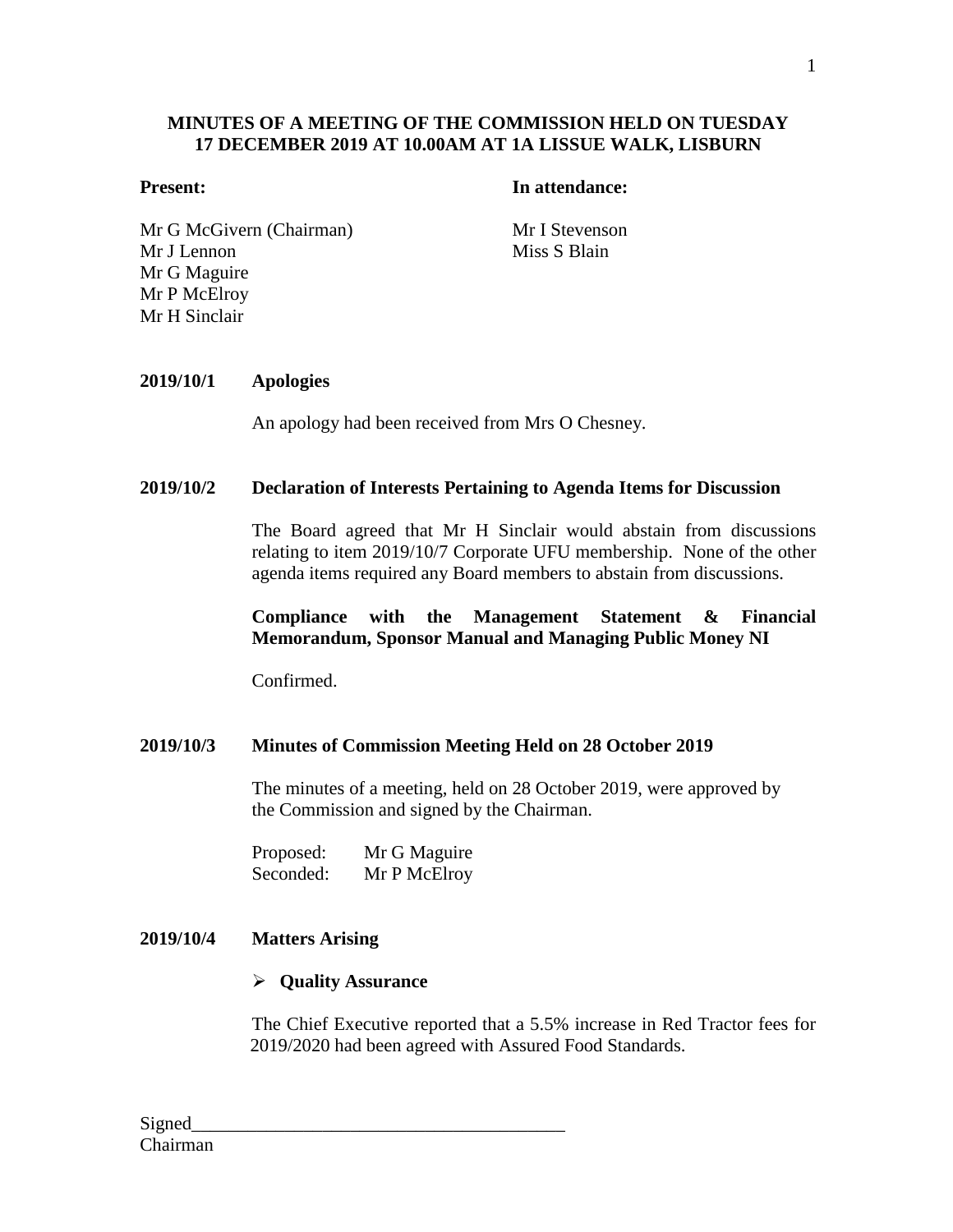# *Withheld – commercially sensitive*

# **Follow-up on meeting held with NI Farm Groups on 28 October 2019**

**Action Point:** The Chief Executive will formally respond to survey carried out by the groups and discussed at the meeting.

# **2019/10/5 Correspondence: Partnership Agreement Template**

A partnership agreement template forwarded by DAERA had been circulated to Board members with the Board papers. The Chief Executive advised that DAERA has indicated it wants to work with LMC to agree a partnership agreement document in the coming months.

## **2019/10/6 Chairman's Report**

The Chairman reported on meetings / events he had attended since the last Board Meeting.

## **Future of Food Event, Armagh – 21 November 2019**

The Chairman attended this event which had been organised as part of Armagh City, Banbridge and Craigavon Borough Council's Enterprise Week 2019. The event was chaired by Wendy Austin, presenter of BBC Radio Ulster's *Inside Business* and featured Peter Hannan from Hannan Meats, chef Paula McIntyre MBE, Brian Irwin from Irwins Bakery, and Ronan McClaughlin, development chef with Linden Foods.

# **Meeting with New Zealand Trade Delegation- 29 November 2019**

The Chairman and Board met with the representatives of the New Zealand Ministry of Foreign Affairs and Trade.

# **Meeting with Australian High Commission – 12 December 2019**

The Chairman and Chief Executive met with representatives of the Australian High Commission at LMC headquarters.

# **Royal Ulster Winter Fair – 12 December 2019**

The Chairman had attended the Royal Ulster Winter Fair. He noted that many of the entries were from the dairy sector and there was a great buzz around the fair.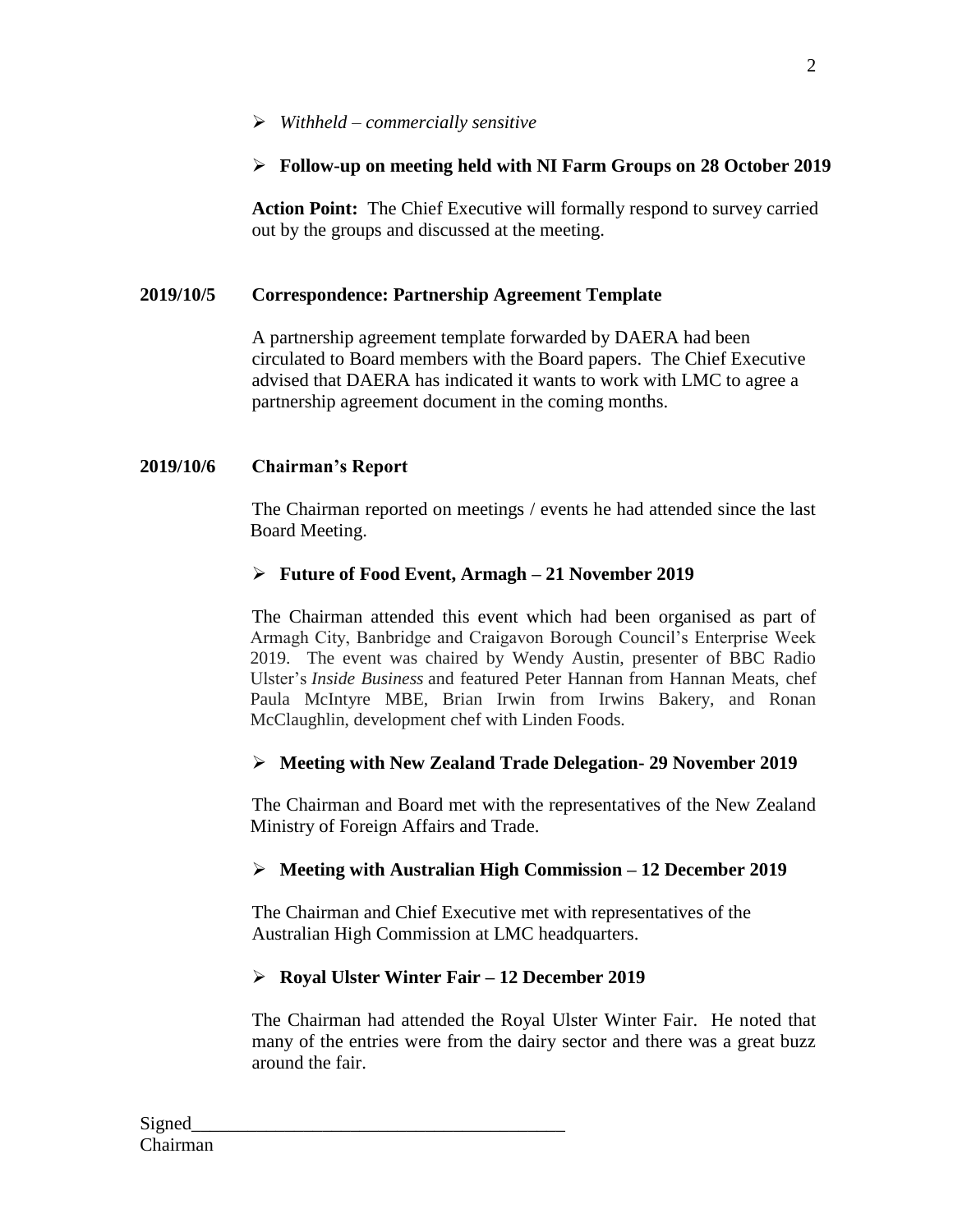# **2019/10/7 Chief Executive's Report**

The Chief Executive referred Board members to the written report provided with the Board papers and highlighted a number of points:

# **New Zealand Delegation**

LMC Board Members attended an informative meeting on 29 November 2019 with representatives of New Zealand's Ministry of Foreign Affairs and Trade.

# **LMC Board Meeting – 29 November 2019**

As the November 2019 LMC Board meeting had been cancelled, the Board members in attendance at the NZ meeting on 29 November 2019 (G McGivern, G Maguire, P McElroy, H Sinclair and J Lennon) stayed on for a short period to agree direction on a number of issues:

# **DAERA/ALB Engagement event on 16 January 2020**

**Action Point:** It was agreed that P McElroy and J Lennon would attend on behalf of the LMC Board.

- *Withheld – commercially sensitive*
- **Stakeholder Event**

**Action Point:** The Board agreed that the stakeholder engagement event with the LMC Board should be rearranged for early to mid-January 2020.

# **Board Meeting Schedule**

The Board discussed its schedule of meetings for 2020.

**Action Point:** The final schedule will be agreed at the December 2019 Board meeting.

# **Joint DAERA/LMC Board Meeting – June 2020**

**Action Point:** The Chief Executive will confirm the proposed date of 23 June 2020 at Ballykelly with DAERA and advise all Board Members.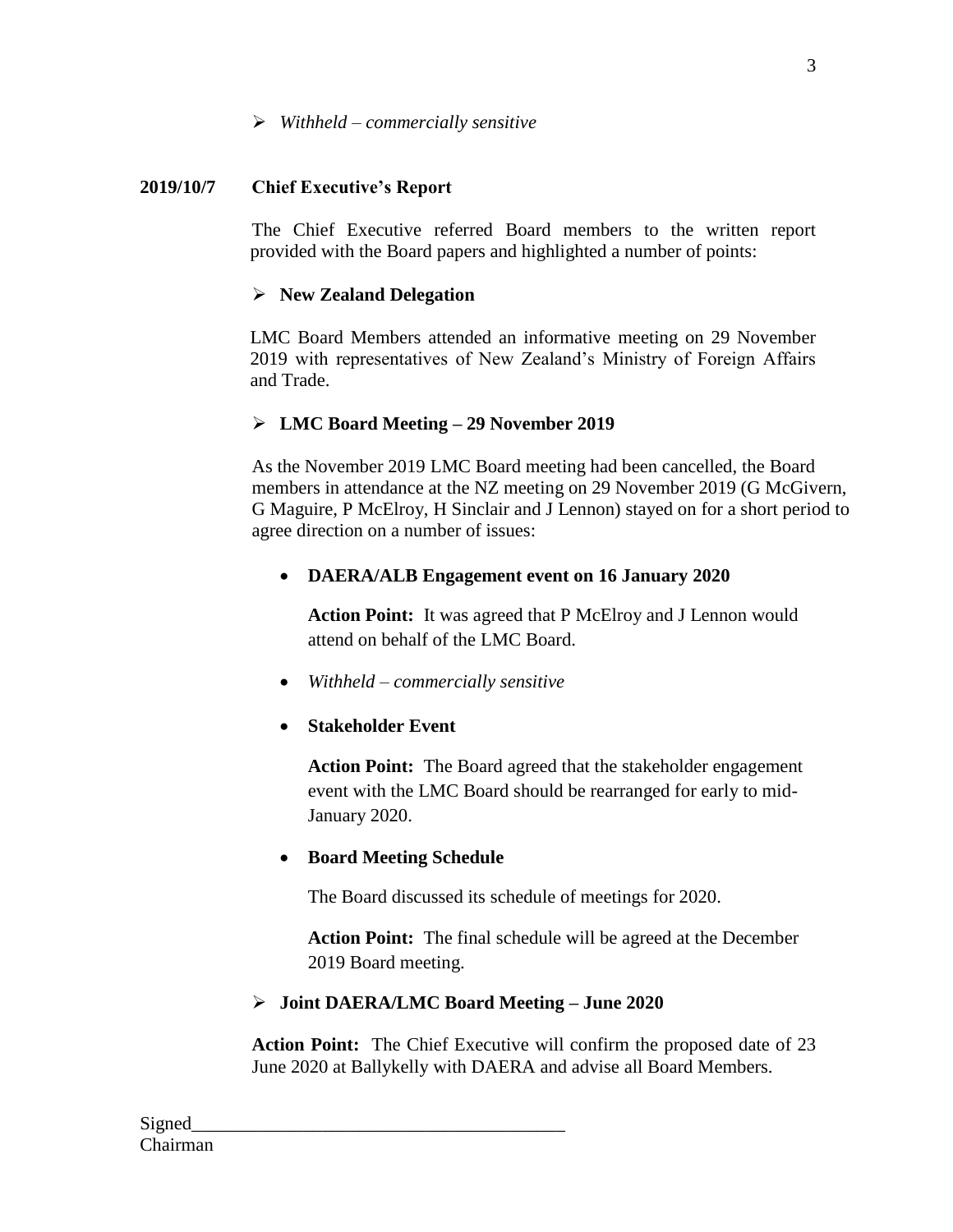# **UK Assurance Scheme Meeting – 21 November 2019**

The Chief Executive updated the Board on the current position regarding the Memorandum of Understanding between Red Tractor, LMC, QMS and WLBP. There is now a draft Common Framework document which is being considered by all parties.

# **Corporate Membership of UFU**

**Action Point:** The Board agreed the LMC should take up Corporate membership of the UFU and review it annually**.** 

*Mr H Sinclair joined the meeting*

# **2019/10/8 Quarterly Management Accounts to September 2019**

Management accounts for the six months to September 2019 had been circulated to the Board. The Chief Executive reported that financial performance is in line with approved budget for the year.

# **2019/10/9 Research Project on Options for Supporting the Suckler Beef and Sheep Sectors in NI**

The Chief Executive advised the Board that the Andersons Centre had been the winning tenderer. The project will start on 20 December 2019 and should be completed by end of February 2020. The project board will comprise of representatives from LMC, NIMEA, UFU and DAERA. The Board is keen that LMC ensure that the PR surrounding the project is positive and informative.

# **2019/10/10 Proposal for NI Livestock Production and Genetic Improvement Programme**

The Chief Executive had provided a paper on the proposal for Board consideration.

*Withheld – commercially sensitive*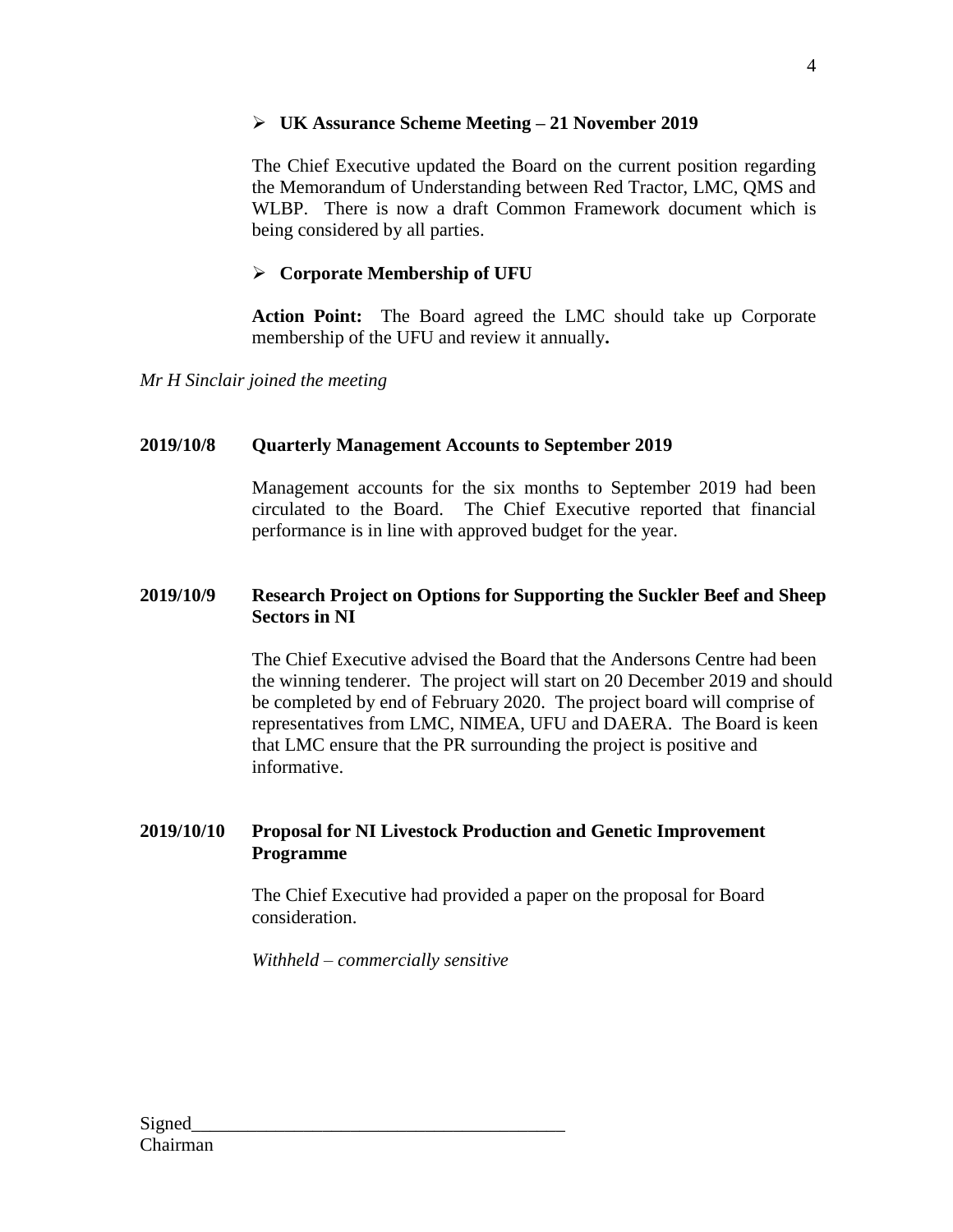#### **2019/10/11 Risk Management/ Health & Safety**

### **Draft Minutes of ARAC meeting held on 28 October 2019**

Draft minutes of the ARAC meeting held on 28 October 2019 had been circulated to the Board.

### **Draft Risk Management Strategy**

**Action Point:** The Board approved the draft risk management strategy.

#### **Draft Risk Register**

The Board considered the draft risk register and proposed an amendment to R4 – Loss of staff and specialist skills. The Board felt the risk should be raised to high in light of recent experience.

**Action Point:** The Board approved the draft risk register subject to the proposed amendment being made.

#### **2019/10/12 LMC Policies for Approval**

The following the new/updated policies were circulated to the Board for approval: - Staff Code of Conduct

- Disciplinary Procedures
- Grievance Procedures

**Action Point:** The Board approved the policies.

**2019/10/13 Schedule of Meetings for 2020**

**Action Point**: The Board agreed a revised schedule of meetings for 2020**.** 

#### **2019/10/14 LMC Planning Discussion**

The Chief Executive outlined the key issues he felt would continue to impact the red meat industry over the next twelve months:

- $\triangleright$  Brexit out-workings
- $\triangleright$  Consumption of red meat
- $\triangleright$  Agricultural and trade policy developments
- $\triangleright$  Climate change and sustainability
- $\triangleright$  China and wider market access